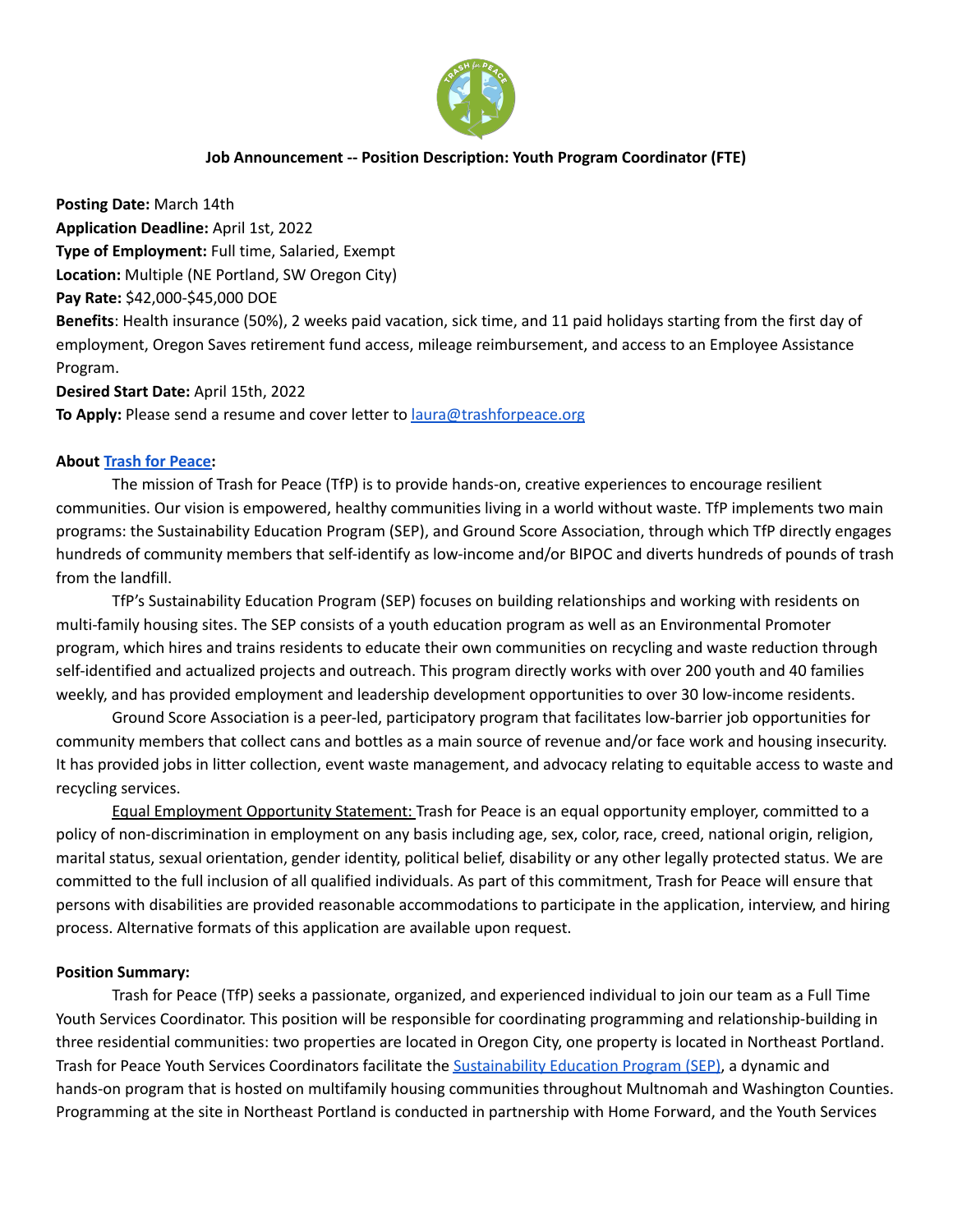Coordinator will work directly within Home Forward to deliver a full youth service portfolio, in addition to implementing the Sustainability Education Program on site.

# **ESSENTIAL FUNCTIONS (to include, but not limited to):**

# *Youth Program Coordination*

- Collaborate with the rest of the Youth Program Coordinators to develop curriculum, outreach strategies, materials, and training content for the communities Trash for Peace serves.
- Work directly with multi-family residents including youth to lead and engage them in Sustainability Education programming, which includes hands-on waste reduction, recycling, nature, and other sustainability-themed concepts and activities.
- Develop relationships with program partners such as property managers and community organizations.
- Collect and enter data related to outreach and education projects in Google Docs/Sheets, Microsoft Excel/Word, and the agency-specific database Family Metrics
- Recruit, train, and coordinate volunteers for Sustainability Education programming.
- Seek feedback from community members (through online surveys, phone calls, and listening sessions) to ensure programming is reflective of community interests and needs

# *Youth Program Implementation*

- Coordinate and oversee regular after-school programming and tutoring for youth, including implementing Trash for Peace's SEP programming at three properties
- Initiate partnerships with local organizations to expand resources available to youth and families on site
- Work with youth and families to create and facilitate progress towards individual volunteer, education, and employment goals
- Organize and execute community-building events connecting residents to local resources
- Facilitate listening sessions where residents voice their ideas, opinions, and feedback to ensure programming is responsive to community needs
- Work in collaboration with site-based Resident and Community Services Coordinators (RCSCs) to plan events, compose monthly newsletters, and provide resources to residents

# *Other*

- Support initiatives of other TfP programs, including the [Environmental](https://www.trashforpeace.org/environmental-promoter-program) Promoter Program and [Ground](https://www.trashforpeace.org/ground-score) Score [Association](https://www.trashforpeace.org/ground-score) as needed/desired
- Create content for social media platforms and onsite communications

# **POSITION REQUIREMENTS**

- Interest in Sustainability and Sustainability Education.
- Experience working with youth and adults from a variety of cultural and socioeconomic backgrounds.
- Experience leading activities, workshops, or presentations with youth and/or adults.
- Experience developing and/or implementing curriculum.
- Proficiency with Google Suite, Microsoft Word, PowerPoint and Excel.
- Flexibility, a sense of humor, and willingness to work with a vibrant, diverse, and dynamic team.
- Access to a vehicle for work-related travel.
- Possession of a driver's license valid in the State of Oregon and an acceptable driving record.
- Strong organizational skills.
- Regular and reliable attendance and dependability.
- Vaccinated against COVID-19.